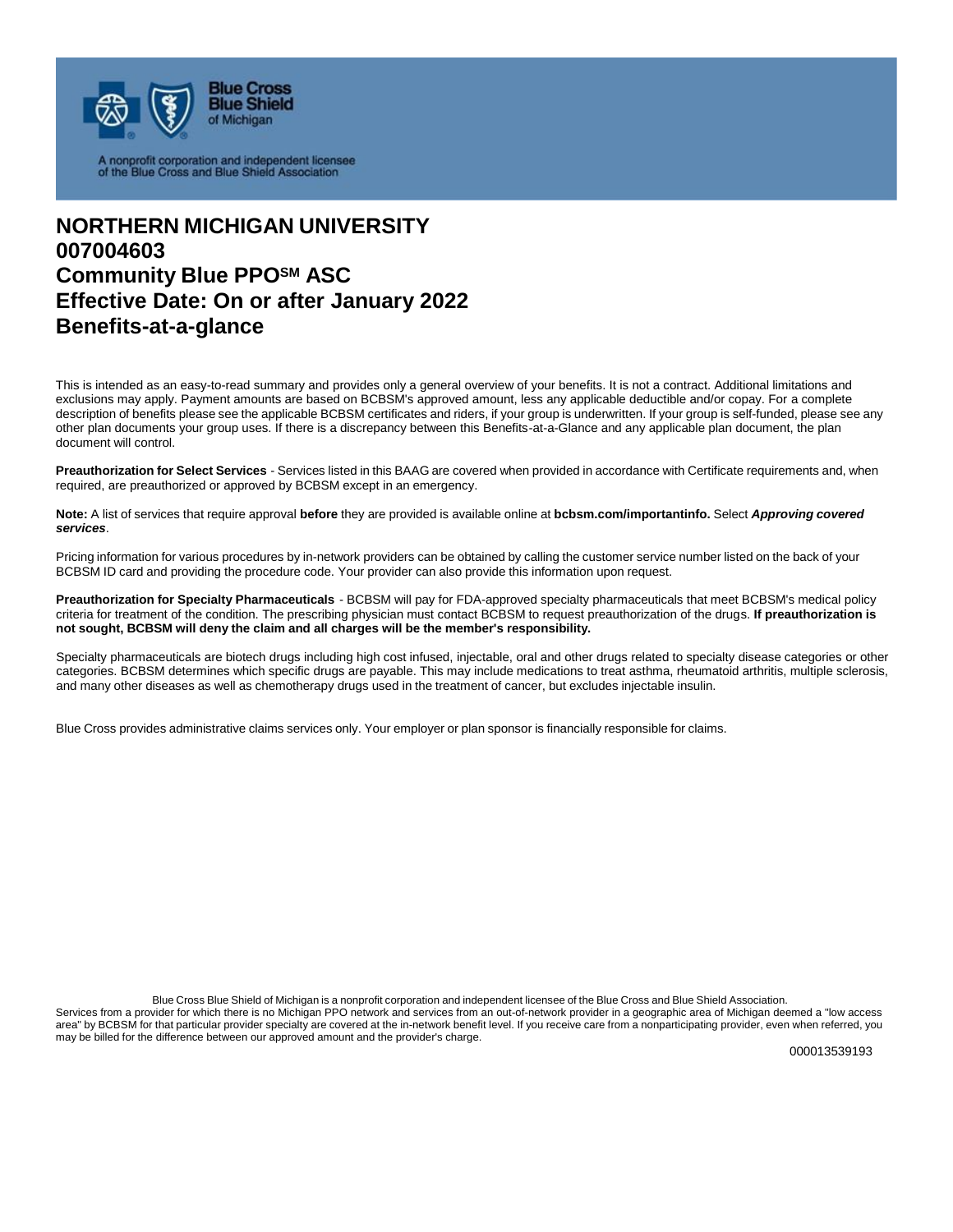| <u>Member's responsibility (deductibles, copays, coinsurance and dollar maximums)</u>                                                                                                                                                                    |                                                                                                                                                                                                                                                                                                                                                                                                                                                                |                                                                                                                                                                                                                                                                        |
|----------------------------------------------------------------------------------------------------------------------------------------------------------------------------------------------------------------------------------------------------------|----------------------------------------------------------------------------------------------------------------------------------------------------------------------------------------------------------------------------------------------------------------------------------------------------------------------------------------------------------------------------------------------------------------------------------------------------------------|------------------------------------------------------------------------------------------------------------------------------------------------------------------------------------------------------------------------------------------------------------------------|
| <b>Benefits</b>                                                                                                                                                                                                                                          | In-network                                                                                                                                                                                                                                                                                                                                                                                                                                                     | <b>Out-of-network</b>                                                                                                                                                                                                                                                  |
| <b>Deductible</b>                                                                                                                                                                                                                                        | \$500 for one member,<br>\$1,000 for the family (when two or more<br>members are covered under your<br>contract) each calendar year (no 4th<br>quarter carry-over)<br><b>Note:</b> Deductible may be waived for<br>covered services performed in an in-<br>network physician's office and for<br>covered mental health and substance<br>use disorder services that are equivalent<br>to an office visit and performed in an in-<br>network physician's office. | \$1,000 for one member,<br>\$2,000 for the family (when two<br>or more members are covered<br>under your contract) each<br>calendar year (no 4th quarter<br>carry-over)<br>Note: Out-of-network deductible<br>amounts also count toward the in-<br>network deductible. |
| <b>Flat-dollar copays</b>                                                                                                                                                                                                                                | • \$20 copay for office visits and office<br>consultations<br>\$10 copay for medical online visits<br>\$20 copay for chiropractic and<br>osteopathic manipulative therapy<br>\$150 copay for emergency room<br>visits<br>\$20 copay for urgent care visits                                                                                                                                                                                                     | • \$150 copay for emergency<br>room visits                                                                                                                                                                                                                             |
| Coinsurance amounts (percent copays)<br>Note: Coinsurance amounts apply once the deductible has been met.                                                                                                                                                | • 50% of approved amount for private<br>duty nursing care<br>20% of approved amount for mental<br>health care and substance use<br>disorder treatment<br>20% of approved amount for most<br>other covered services (coinsurance<br>waived for covered services<br>performed in an in-network<br>physician's office)                                                                                                                                            | • 50% of approved amount for<br>private duty nursing care<br>40% of approved amount for<br>mental health care and<br>substance use disorder<br>treatment<br>• 40% of approved amount for<br>most other covered services                                                |
| Annual coinsurance maximums - applies to coinsurance amounts for all<br>covered services - but <b>does not</b> apply to deductibles, flat-dollar copays,<br>private duty nursing care coinsurance amounts and prescription drug cost-<br>sharing amounts | \$2,000 for one member,<br>\$4,000 for the family (when two or more<br>members are covered under your<br>contract) each calendar year                                                                                                                                                                                                                                                                                                                          | \$4,000 for one member,<br>\$8,000 for the family (when two<br>or more members are covered<br>under your contract) each<br>calendar year<br>Note: Out-of-network<br>coinsurance amounts also count<br>toward the in-network<br>coinsurance maximum.                    |
| <b>Annual out-of-pocket maximums</b> - applies to deductibles, flat dollar<br>copays and coinsurance amounts for all covered services - including cost-<br>sharing amounts for prescription drugs, if applicable                                         | \$8,700 for one member,<br>\$17,400 for the family (when two or more \$34,800 for the family (when two<br>members are covered under your<br>contract) each calendar year                                                                                                                                                                                                                                                                                       | \$17,400 for one member,<br>or more members are covered<br>under your contract) each<br>calendar year<br>Note: Out-of-network cost-<br>sharing amounts also count<br>toward the in-network out-of-<br>pocket maximum.                                                  |
| Lifetime dollar maximum                                                                                                                                                                                                                                  | None                                                                                                                                                                                                                                                                                                                                                                                                                                                           |                                                                                                                                                                                                                                                                        |

### **Member's responsibility (deductibles, copays, coinsurance and dollar maximums)**

Blue Cross Blue Shield of Michigan is a nonprofit corporation and independent licensee of the Blue Cross and Blue Shield Association. Services from a provider for which there is no Michigan PPO network and services from an out-of-network provider in a geographic area of Michigan deemed a "low access area" by BCBSM for that particular provider specialty are covered at the in-network benefit level. If you receive care from a nonparticipating provider, even when referred, you may be billed for the difference between our approved amount and the provider's charge. Page 2 000013539193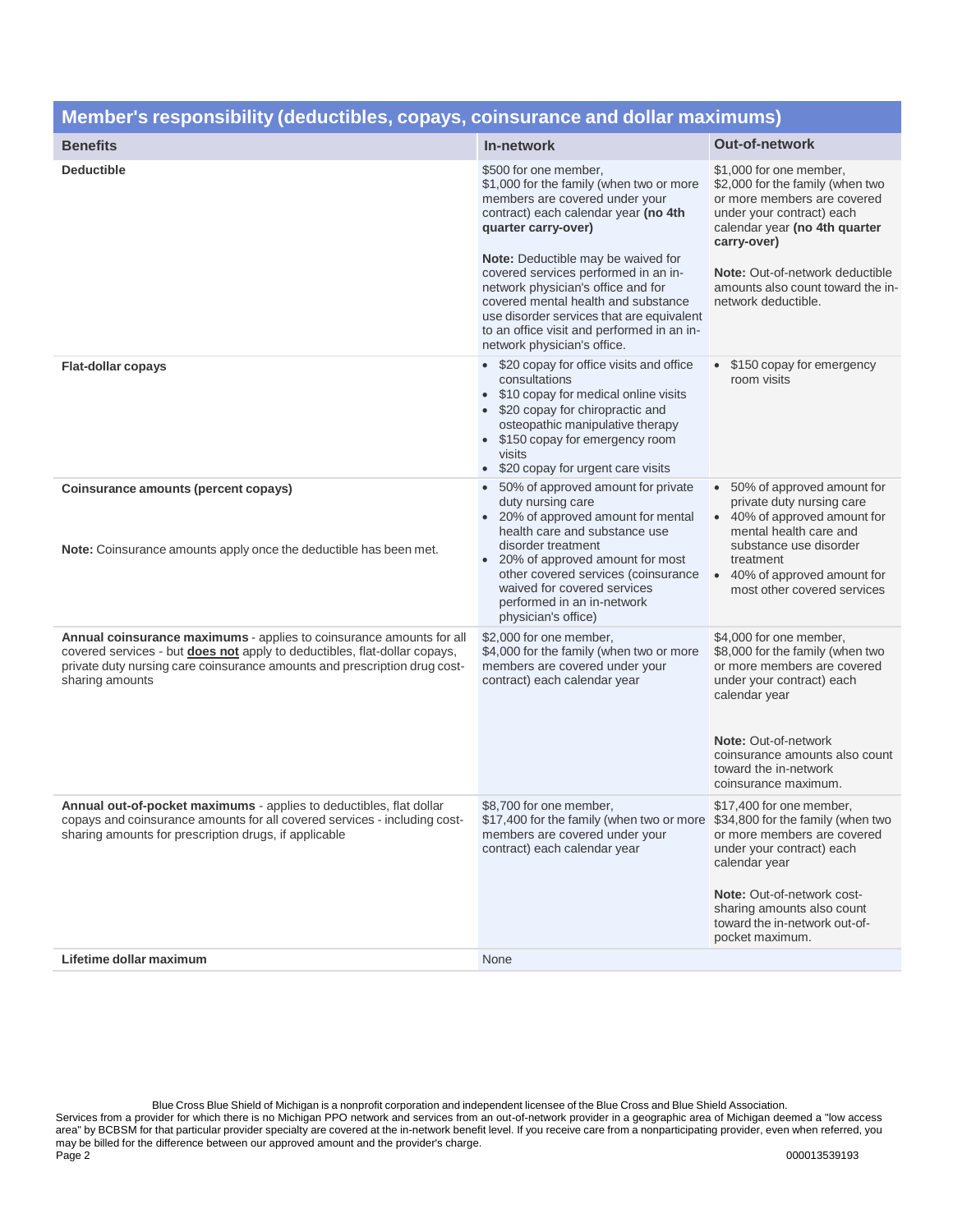| <b>Preventive care services</b>                                                                                                                                                                                                                  |                                                                                                                                                                                                                                                                                                                                                               |                                                                                                                                                                                                             |
|--------------------------------------------------------------------------------------------------------------------------------------------------------------------------------------------------------------------------------------------------|---------------------------------------------------------------------------------------------------------------------------------------------------------------------------------------------------------------------------------------------------------------------------------------------------------------------------------------------------------------|-------------------------------------------------------------------------------------------------------------------------------------------------------------------------------------------------------------|
| <b>Benefits</b>                                                                                                                                                                                                                                  | In-network                                                                                                                                                                                                                                                                                                                                                    | <b>Out-of-network</b>                                                                                                                                                                                       |
| Health maintenance exam - includes chest x-ray, EKG, cholesterol<br>screening and other select lab procedures                                                                                                                                    | 100% (no deductible or<br>copay/coinsurance), one per member<br>per calendar year<br><b>Note:</b> Additional well-women visits may<br>be allowed based on medical necessity.                                                                                                                                                                                  | Not covered                                                                                                                                                                                                 |
| Gynecological exam                                                                                                                                                                                                                               | 100% (no deductible or<br>copay/coinsurance), one per member<br>per calendar year<br><b>Note:</b> Additional well-women visits may<br>be allowed based on medical necessity.                                                                                                                                                                                  | Not covered                                                                                                                                                                                                 |
| Pap smear screening - laboratory and pathology services                                                                                                                                                                                          | 100% (no deductible or<br>copay/coinsurance), one per member<br>per calendar year                                                                                                                                                                                                                                                                             | Not covered                                                                                                                                                                                                 |
| Voluntary sterilization for females                                                                                                                                                                                                              | 100% (no deductible or<br>copay/coinsurance)                                                                                                                                                                                                                                                                                                                  | 60% after out-of-network<br>deductible                                                                                                                                                                      |
| Prescription contraceptive devices - includes insertion and removal of an<br>intrauterine device by a licensed physician                                                                                                                         | 100% (no deductible or<br>copay/coinsurance)                                                                                                                                                                                                                                                                                                                  | 100% after out-of-network<br>deductible                                                                                                                                                                     |
| Contraceptive injections                                                                                                                                                                                                                         | 100% (no deductible or<br>copay/coinsurance)                                                                                                                                                                                                                                                                                                                  | 60% after out-of-network<br>deductible                                                                                                                                                                      |
| Well-baby and child care visits                                                                                                                                                                                                                  | 100% (no deductible or<br>copay/coinsurance)<br>• 8 visits, birth through 12 months<br>• 6 visits, 13 months through 23<br>months<br>• 6 visits, 24 months through 35<br>months<br>• 2 visits, 36 months through 47<br>months<br>• Visits beyond 47 months are limited<br>to one per member per calendar year<br>under the health maintenance exam<br>benefit | Not covered                                                                                                                                                                                                 |
| Adult and childhood preventive services and immunizations as<br>recommended by the USPSTF, ACIP, HRSA or other sources as<br>recognized by BCBSM that are in compliance with the provisions of the<br>Patient Protection and Affordable Care Act | 100% (no deductible or<br>copay/coinsurance)                                                                                                                                                                                                                                                                                                                  | Not covered                                                                                                                                                                                                 |
| Fecal occult blood screening                                                                                                                                                                                                                     | 100% (no deductible or<br>copay/coinsurance), one per member<br>per calendar year                                                                                                                                                                                                                                                                             | Not covered                                                                                                                                                                                                 |
| Flexible sigmoidoscopy exam                                                                                                                                                                                                                      | 100% (no deductible or<br>copay/coinsurance), one per member<br>per calendar year                                                                                                                                                                                                                                                                             | Not covered                                                                                                                                                                                                 |
| Prostate specific antigen (PSA) screening                                                                                                                                                                                                        | 100% (no deductible or<br>copay/coinsurance), one per member<br>per calendar year                                                                                                                                                                                                                                                                             | Not covered                                                                                                                                                                                                 |
| Routine mammogram and related reading                                                                                                                                                                                                            | 100% (no deductible or<br>copay/coinsurance)<br><b>Note:</b> Subsequent medically necessary<br>mammograms performed during the<br>same calendar year are subject to your<br>deductible and coinsurance, if<br>applicable.<br>One per member per calendar year                                                                                                 | 60% after out-of-network<br>deductible<br><b>Note:</b> Out-of-network readings<br>and interpretations are payable<br>only when the screening<br>mammogram itself is performed<br>by an in-network provider. |

Blue Cross Blue Shield of Michigan is a nonprofit corporation and independent licensee of the Blue Cross and Blue Shield Association. Services from a provider for which there is no Michigan PPO network and services from an out-of-network provider in a geographic area of Michigan deemed a "low access area" by BCBSM for that particular provider specialty are covered at the in-network benefit level. If you receive care from a nonparticipating provider, even when referred, you may be billed for the difference between our approved amount and the provider's charge. Page 3 000013539193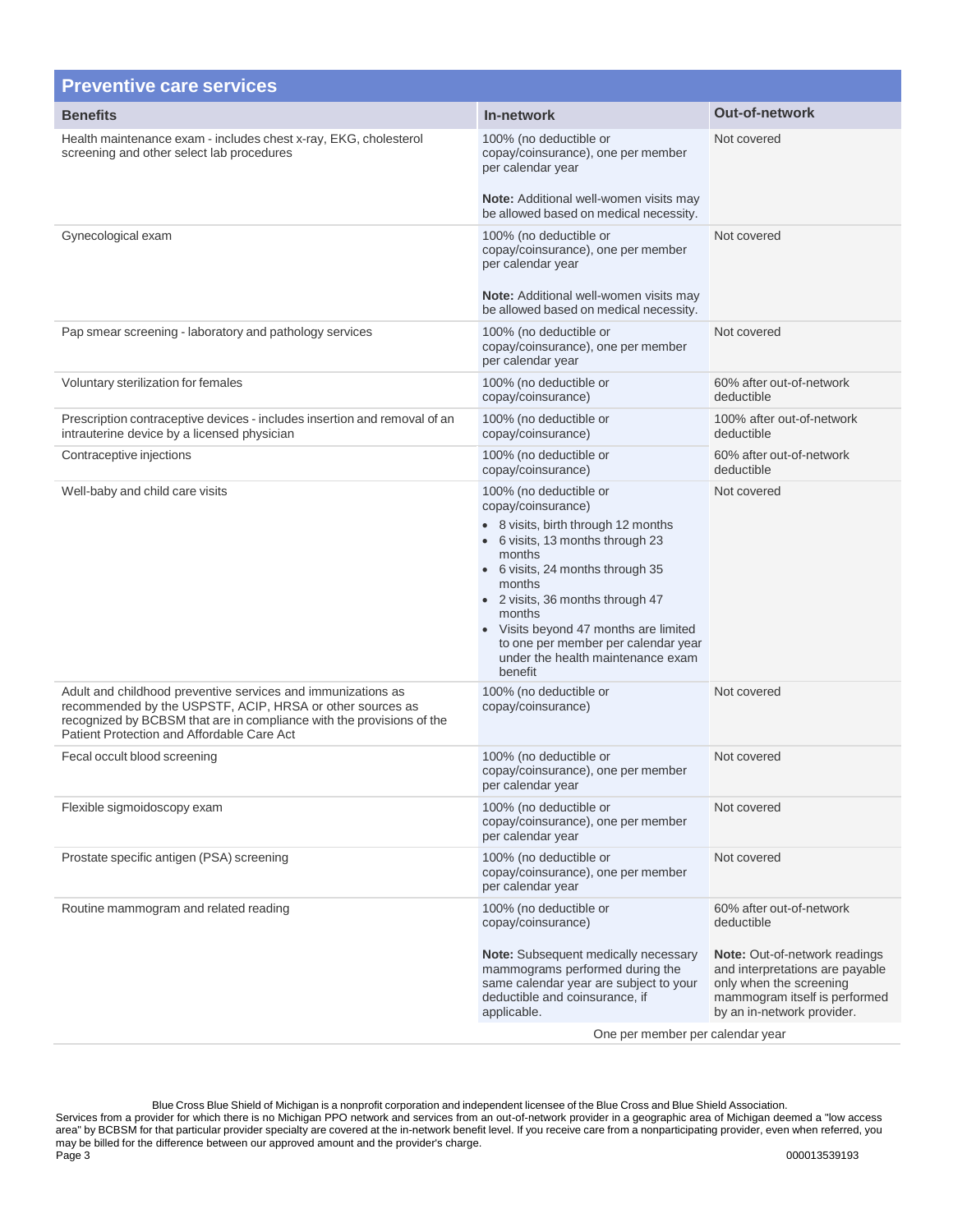#### **Benefits**

Colonoscopy - routine or medically necessary

**In-network**

100% (no deductible or copay/coinsurance) for the first billed colonoscopy

60% after out-of-network deductible

**Out-of-network**

**Note:** Subsequent colonoscopies performed during the same calendar year are subject to your deductible and coinsurance, if applicable.

One per member per calendar year

#### **Physician office services Benefits In-network Out-of-network** Office visits - must be medically necessary example of the state of the state of the state of the SO% after out-of-network deductible Online visits - by physician or **BCBSM** selected vendor must be medically necessary \$10 copay per online visit 60% after out-of-network deductible Outpatient and home medical care visits - must be medically necessary 80% after in-network deductible 60% after out-of-network deductible Office consultations - must be medically necessary **\$20** copay per office consultation 60% after out-of-network deductible Urgent care visits - must be medically necessary **\$20** copay per urgent care visit 60% after out-of-network deductible

| <b>Emergency medical care</b>                    |                                                                                 |                                                                                    |
|--------------------------------------------------|---------------------------------------------------------------------------------|------------------------------------------------------------------------------------|
| <b>Benefits</b>                                  | In-network                                                                      | <b>Out-of-network</b>                                                              |
| Hospital emergency room                          | \$150 copay per visit (copay waived if<br>admitted or for an accidental injury) | \$150 copay per visit (copay<br>waived if admitted or for an<br>accidental injury) |
| Ambulance services - must be medically necessary | 80% after in-network deductible                                                 | 80% after in-network deductible                                                    |

| <b>Diagnostic services</b>        |                                 |                                        |
|-----------------------------------|---------------------------------|----------------------------------------|
| <b>Benefits</b>                   | In-network                      | <b>Out-of-network</b>                  |
| Laboratory and pathology services | 80% after in-network deductible | 60% after out-of-network<br>deductible |
| Diagnostic tests and x-rays       | 80% after in-network deductible | 60% after out-of-network<br>deductible |
| Therapeutic radiology             | 80% after in-network deductible | 60% after out-of-network<br>deductible |

| Maternity services provided by a physician or certified nurse midwife |                                              |                                        |  |
|-----------------------------------------------------------------------|----------------------------------------------|----------------------------------------|--|
| <b>Benefits</b>                                                       | In-network                                   | Out-of-network                         |  |
| Prenatal care visits                                                  | 100% (no deductible or<br>copay/coinsurance) | 60% after out-of-network<br>deductible |  |
| Postnatal care visit                                                  | 100% (no deductible or<br>copay/coinsurance) | 60% after out-of-network<br>deductible |  |
| Delivery and nursery care                                             | 80% after in-network deductible              | 60% after out-of-network<br>deductible |  |

Blue Cross Blue Shield of Michigan is a nonprofit corporation and independent licensee of the Blue Cross and Blue Shield Association. Services from a provider for which there is no Michigan PPO network and services from an out-of-network provider in a geographic area of Michigan deemed a "low access area" by BCBSM for that particular provider specialty are covered at the in-network benefit level. If you receive care from a nonparticipating provider, even when referred, you may be billed for the difference between our approved amount and the provider's charge. Page 4 000013539193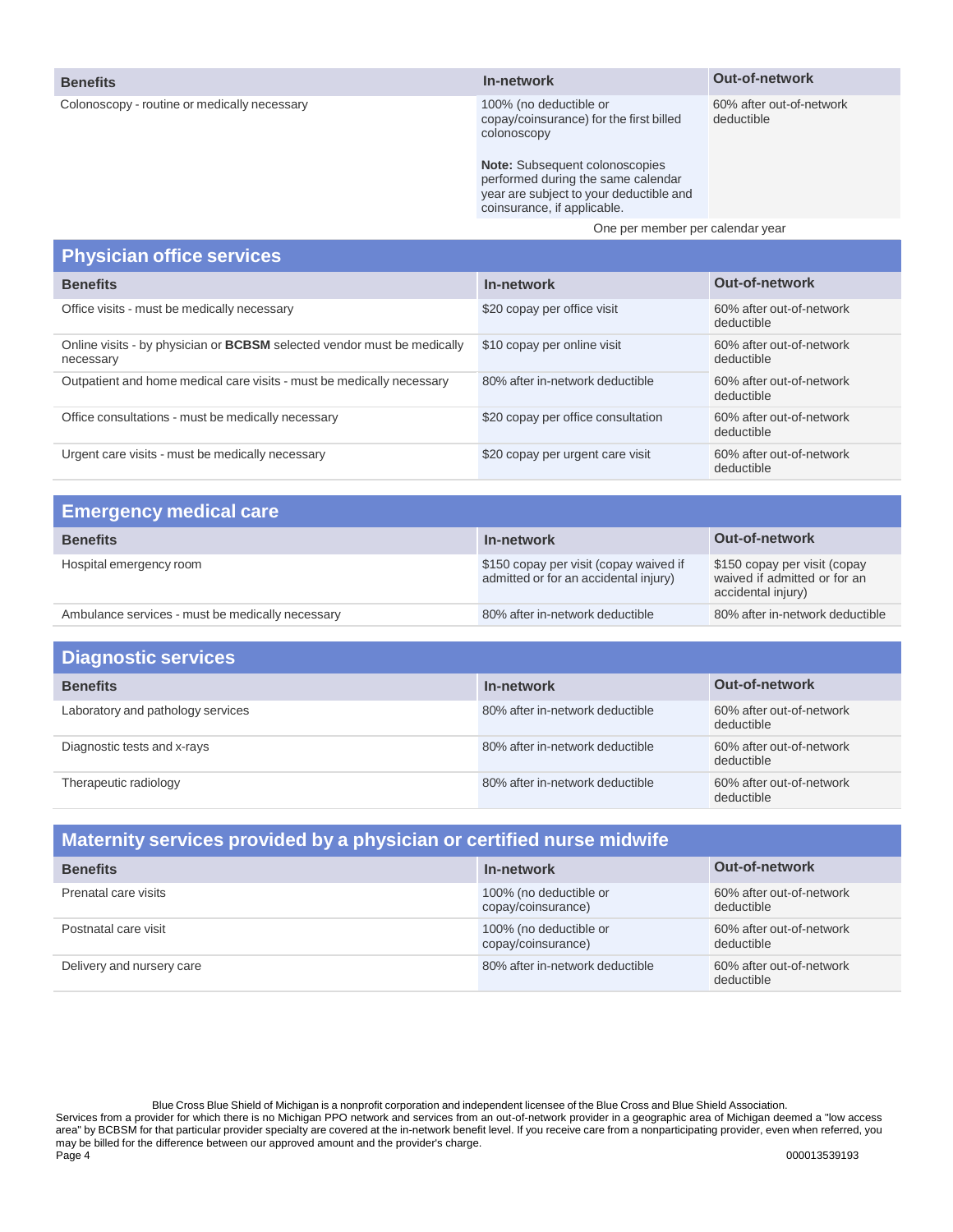| <b>Hospital care</b>                                                                                                                                                                                                                                                                   |                                                                                                                                                                                                                                                                                                                                          |                                                                                 |
|----------------------------------------------------------------------------------------------------------------------------------------------------------------------------------------------------------------------------------------------------------------------------------------|------------------------------------------------------------------------------------------------------------------------------------------------------------------------------------------------------------------------------------------------------------------------------------------------------------------------------------------|---------------------------------------------------------------------------------|
| <b>Benefits</b>                                                                                                                                                                                                                                                                        | In-network                                                                                                                                                                                                                                                                                                                               | <b>Out-of-network</b>                                                           |
| Semiprivate room, inpatient physician care, general nursing care, hospital<br>services and supplies                                                                                                                                                                                    | 80% after in-network deductible                                                                                                                                                                                                                                                                                                          | 60% after out-of-network<br>deductible                                          |
| Note: Nonemergency services must be rendered in a participating<br>hospital.                                                                                                                                                                                                           | Unlimited days                                                                                                                                                                                                                                                                                                                           |                                                                                 |
| Inpatient consultations                                                                                                                                                                                                                                                                | 80% after in-network deductible                                                                                                                                                                                                                                                                                                          | 60% after out-of-network<br>deductible                                          |
| Chemotherapy                                                                                                                                                                                                                                                                           | 80% after in-network deductible                                                                                                                                                                                                                                                                                                          | 60% after out-of-network<br>deductible                                          |
| <b>Alternatives to hospital care</b>                                                                                                                                                                                                                                                   |                                                                                                                                                                                                                                                                                                                                          |                                                                                 |
| <b>Benefits</b>                                                                                                                                                                                                                                                                        | In-network                                                                                                                                                                                                                                                                                                                               | <b>Out-of-network</b>                                                           |
| Skilled nursing care - must be in a participating skilled nursing facility                                                                                                                                                                                                             | 80% after in-network deductible                                                                                                                                                                                                                                                                                                          | 80% after in-network deductible                                                 |
|                                                                                                                                                                                                                                                                                        | Limited to a maximum of 120 days per member per calendar year                                                                                                                                                                                                                                                                            |                                                                                 |
| Hospice care                                                                                                                                                                                                                                                                           | 100% (no deductible or<br>copay/coinsurance)                                                                                                                                                                                                                                                                                             | 100% (no deductible or<br>copay/coinsurance)                                    |
|                                                                                                                                                                                                                                                                                        | Up to 28 pre-hospice counseling visits before electing hospice services;<br>when elected, four 90-day periods - provided through a participating<br>hospice program only; limited to dollar maximum that is reviewed and<br>adjusted periodically (after reaching dollar maximum, member transitions<br>into individual case management) |                                                                                 |
| Home health care:<br>• must be medically necessary<br>• must be provided by a participating home health care agency                                                                                                                                                                    | 80% after in-network deductible                                                                                                                                                                                                                                                                                                          | 80% after in-network deductible                                                 |
| Infusion therapy:<br>must be medically necessary<br>must be given by a participating Home Infusion Therapy (HIT)<br>provider or in a <b>participating</b> freestanding Ambulatory Infusion Center<br>(AIC)<br>• may use drugs that require preauthorization - consult with your doctor | 80% after in-network deductible                                                                                                                                                                                                                                                                                                          | 80% after in-network deductible                                                 |
| <b>Surgical services</b>                                                                                                                                                                                                                                                               |                                                                                                                                                                                                                                                                                                                                          |                                                                                 |
| <b>Benefits</b>                                                                                                                                                                                                                                                                        | In-network                                                                                                                                                                                                                                                                                                                               | <b>Out-of-network</b>                                                           |
| Surgery - includes related surgical services and medically necessary<br>facility services by a participating ambulatory surgery facility                                                                                                                                               | 80% after in-network deductible                                                                                                                                                                                                                                                                                                          | 60% after out-of-network<br>deductible                                          |
| Presurgical consultations                                                                                                                                                                                                                                                              | 100% (no deductible or<br>copay/coinsurance)                                                                                                                                                                                                                                                                                             | 60% after out-of-network<br>deductible                                          |
| Voluntary sterilization for males                                                                                                                                                                                                                                                      | 80% after in-network deductible                                                                                                                                                                                                                                                                                                          | 60% after out-of-network<br>deductible                                          |
| <b>Note:</b> For voluntary sterilizations for females, see " <b>Preventive care</b><br>services."                                                                                                                                                                                      |                                                                                                                                                                                                                                                                                                                                          |                                                                                 |
| Human organ transplants                                                                                                                                                                                                                                                                |                                                                                                                                                                                                                                                                                                                                          |                                                                                 |
| <b>Benefits</b>                                                                                                                                                                                                                                                                        | In-network                                                                                                                                                                                                                                                                                                                               | <b>Out-of-network</b>                                                           |
| Specified human organ transplants - must be in a designated facility and<br>coordinated through the BCBSM Human Organ Transplant Program (1-<br>800-242-3504)                                                                                                                          | 100% (no deductible or<br>copay/coinsurance)                                                                                                                                                                                                                                                                                             | 100% (no deductible or<br>copay/coinsurance) - in<br>designated facilities only |
| Bone marrow transplants - must be coordinated through the BCBSM<br>Human Organ Transplant Program (1-800-242-3504)                                                                                                                                                                     | 80% after in-network deductible                                                                                                                                                                                                                                                                                                          | 60% after out-of-network<br>deductible                                          |

Blue Cross Blue Shield of Michigan is a nonprofit corporation and independent licensee of the Blue Cross and Blue Shield Association. Services from a provider for which there is no Michigan PPO network and services from an out-of-network provider in a geographic area of Michigan deemed a "low access area" by BCBSM for that particular provider specialty are covered at the in-network benefit level. If you receive care from a nonparticipating provider, even when referred, you may be billed for the difference between our approved amount and the provider's charge. Page 5 000013539193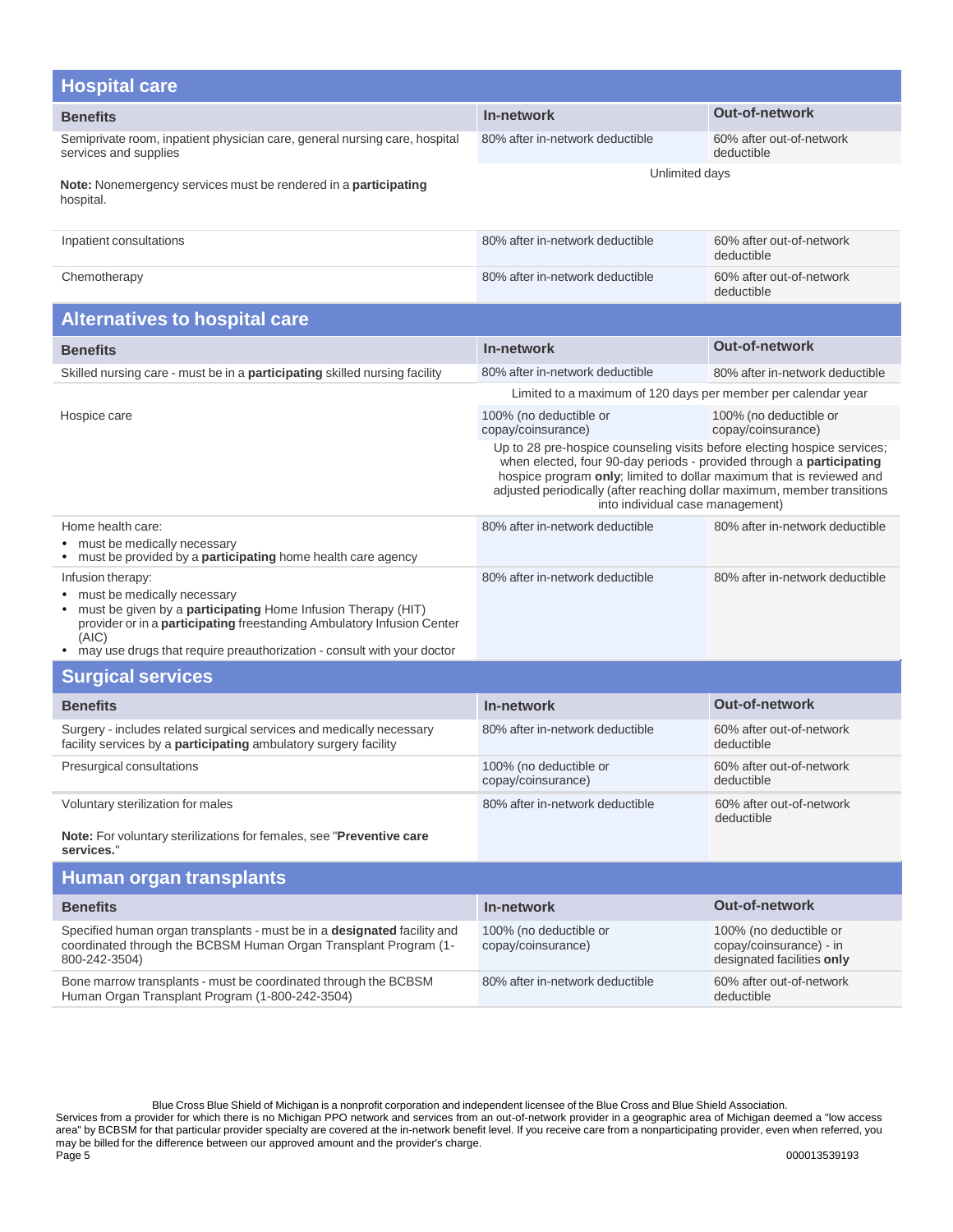80% after in-network deductible 60% after out-of-network

deductible

**Note:** BCBSM covers clinical trials in compliance with PPACA.

Kidney, cornea and skin transplants example and state out-of-network and the state out-of-network deductible 60% after out-of-network

deductible

## **Behavioral Health Services (Mental Health and Substance Use Disorder)**

 **Note:** Some mental health and substance use disorder services are considered by BCBSM to be comparable to an office visit or medical online visit. When a mental health or substance use disorder service is considered by BCBSM to be comparable to an office visit or medical online visit, we will process the claim under your office visit or medical online visit benefit.

| <b>Benefits</b>                                                                                                                                                                                                      | In-network                      | <b>Out-of-network</b>                                                                                         |
|----------------------------------------------------------------------------------------------------------------------------------------------------------------------------------------------------------------------|---------------------------------|---------------------------------------------------------------------------------------------------------------|
| Inpatient mental health care and inpatient substance use disorder<br>treatment                                                                                                                                       | 80% after in-network deductible | 60% after out-of-network<br>deductible                                                                        |
|                                                                                                                                                                                                                      | Unlimited days                  |                                                                                                               |
| Residential psychiatric treatment facility:<br>covered mental health services must be performed in a residential<br>psychiatric treatment facility<br>treatment must be preauthorized<br>subject to medical criteria | 80% after in-network deductible | 60% after out-of-network<br>deductible                                                                        |
| Outpatient mental health care:<br>Facility and clinic<br>٠                                                                                                                                                           | 80% after in-network deductible | 80% after in-network deductible<br>in participating facilities only                                           |
| Online visits - by physician or <b>BCBSM</b> selected vendor must be<br>٠<br>medically necessary                                                                                                                     | \$10 copay per online visit     | 60% after out-of-network<br>deductible                                                                        |
| Physician's office<br>٠                                                                                                                                                                                              | 80% after in-network deductible | 60% after out-of-network<br>deductible                                                                        |
| Outpatient substance use disorder treatment - in approved facilities only                                                                                                                                            | 80% after in-network deductible | 60% after out-of-network<br>deductible (in-network cost-<br>sharing will apply if there is no<br>PPO network) |

| Autism spectrum disorders, diagnoses and treatment                                                                                                                                                                                                                                                                                                                                               |                                 |                                        |  |
|--------------------------------------------------------------------------------------------------------------------------------------------------------------------------------------------------------------------------------------------------------------------------------------------------------------------------------------------------------------------------------------------------|---------------------------------|----------------------------------------|--|
| <b>Benefits</b>                                                                                                                                                                                                                                                                                                                                                                                  | In-network                      | <b>Out-of-network</b>                  |  |
| Applied behavioral analysis (ABA) treatment - when rendered by an<br>approved board-certified behavioral analyst - is covered through age 18,<br>subject to preauthorization<br><b>Note:</b> Diagnosis of an autism spectrum disorder and a treatment<br>recommendation for ABA services must be obtained by a BCBSM<br>approved autism evaluation center (AAEC) prior to seeking ABA treatment. | 80% after in-network deductible | 80% after in-network deductible        |  |
| Outpatient physical therapy, speech therapy, occupational therapy,<br>nutritional counseling for autism spectrum disorder                                                                                                                                                                                                                                                                        | 80% after in-network deductible | 60% after out-of-network<br>deductible |  |
| Other covered services, including mental health services, for autism<br>spectrum disorder                                                                                                                                                                                                                                                                                                        | 80% after in-network deductible | 60% after out-of-network<br>deductible |  |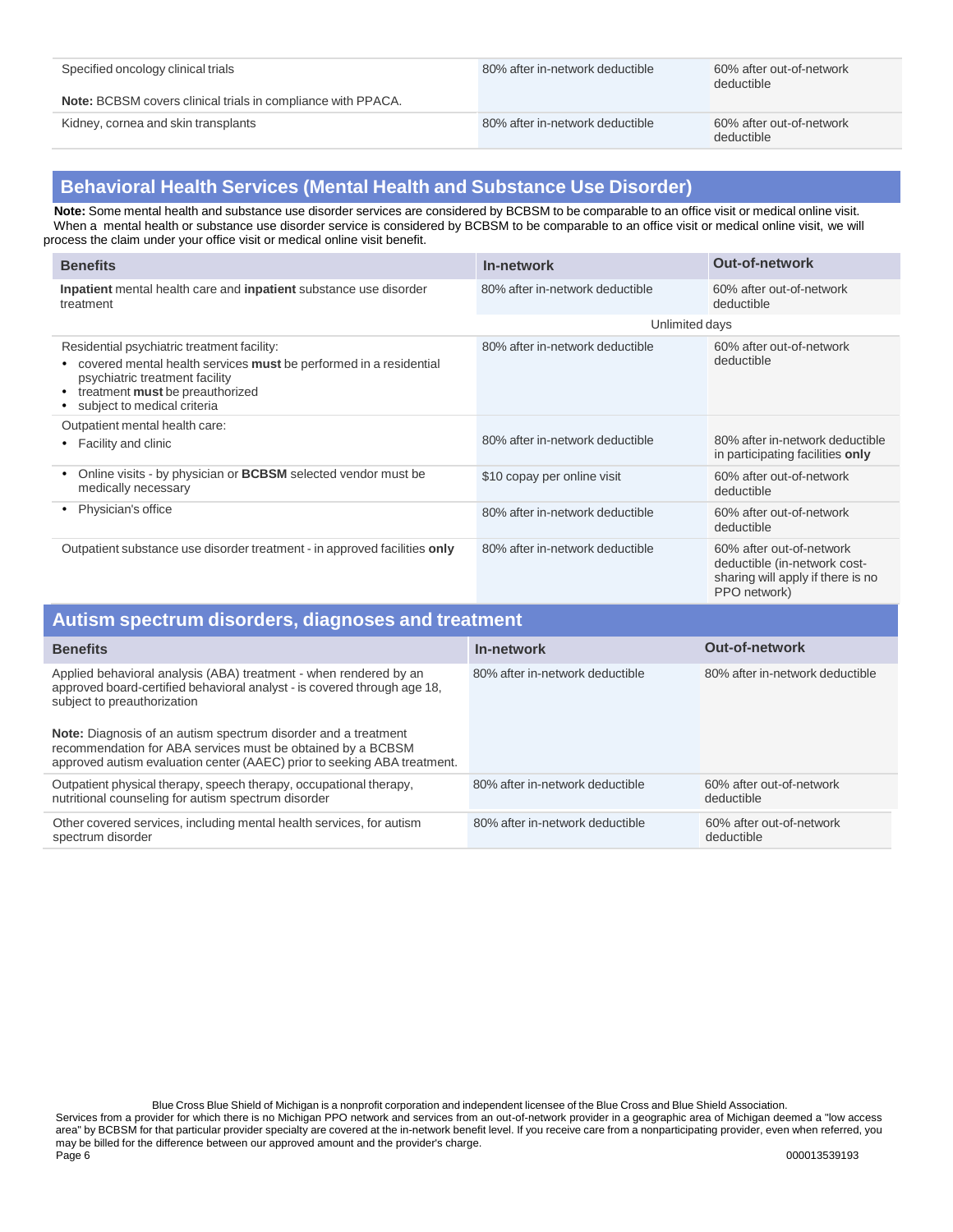| <b>Other covered services</b>                                                                                                                                                                                                                                                                                                                       |                                                                                                                                                            |                                                                                                                                               |
|-----------------------------------------------------------------------------------------------------------------------------------------------------------------------------------------------------------------------------------------------------------------------------------------------------------------------------------------------------|------------------------------------------------------------------------------------------------------------------------------------------------------------|-----------------------------------------------------------------------------------------------------------------------------------------------|
| <b>Benefits</b>                                                                                                                                                                                                                                                                                                                                     | In-network                                                                                                                                                 | <b>Out-of-network</b>                                                                                                                         |
| Outpatient Diabetes Management Program (ODMP)<br>Note: Screening services required under the provisions of PPACA are<br>covered at 100% of approved amount with no in-network cost-sharing<br>when rendered by an in-network provider.<br>Note: When you purchase your diabetic supplies via mail order you will<br>lower your out-of-pocket costs. | 80% after in-network deductible for<br>diabetes medical supplies<br>100% (no deductible or<br>copay/coinsurance) for diabetes self-<br>management training | 60% after out-of-network<br>deductible                                                                                                        |
| Allergy testing and therapy                                                                                                                                                                                                                                                                                                                         | 100% (no deductible or<br>copay/coinsurance)                                                                                                               | 60% after out-of-network<br>deductible                                                                                                        |
| Chiropractic spinal manipulation and osteopathic manipulative therapy                                                                                                                                                                                                                                                                               | \$20 copay per visit                                                                                                                                       | 60% after out-of-network<br>deductible                                                                                                        |
|                                                                                                                                                                                                                                                                                                                                                     | Limited to a combined 24-visit maximum per member per calendar year                                                                                        |                                                                                                                                               |
| Outpatient physical, speech and occupational therapy - provided for<br>rehabilitation                                                                                                                                                                                                                                                               | 80% after in-network deductible                                                                                                                            | 60% after out-of-network<br>deductible<br>Note: Services at<br>nonparticipating outpatient<br>physical therapy facilities are not<br>covered. |
|                                                                                                                                                                                                                                                                                                                                                     | Limited to a combined 60-visit maximum per member per calendar year                                                                                        |                                                                                                                                               |
| Durable medical equipment<br>Note: DME items required under the provisions of PPACA are covered at<br>100% of approved amount with no in-network cost-sharing when rendered<br>by an in-network provider. For a list of covered DME items required under<br>PPACA, call BCBSM.                                                                      | 80% after in-network deductible                                                                                                                            | 80% after in-network deductible                                                                                                               |
| Prosthetic and orthotic appliances                                                                                                                                                                                                                                                                                                                  | 80% after in-network deductible                                                                                                                            | 80% after in-network deductible                                                                                                               |
| Private duty nursing care                                                                                                                                                                                                                                                                                                                           | 50% after in-network deductible                                                                                                                            | 50% after in-network deductible                                                                                                               |